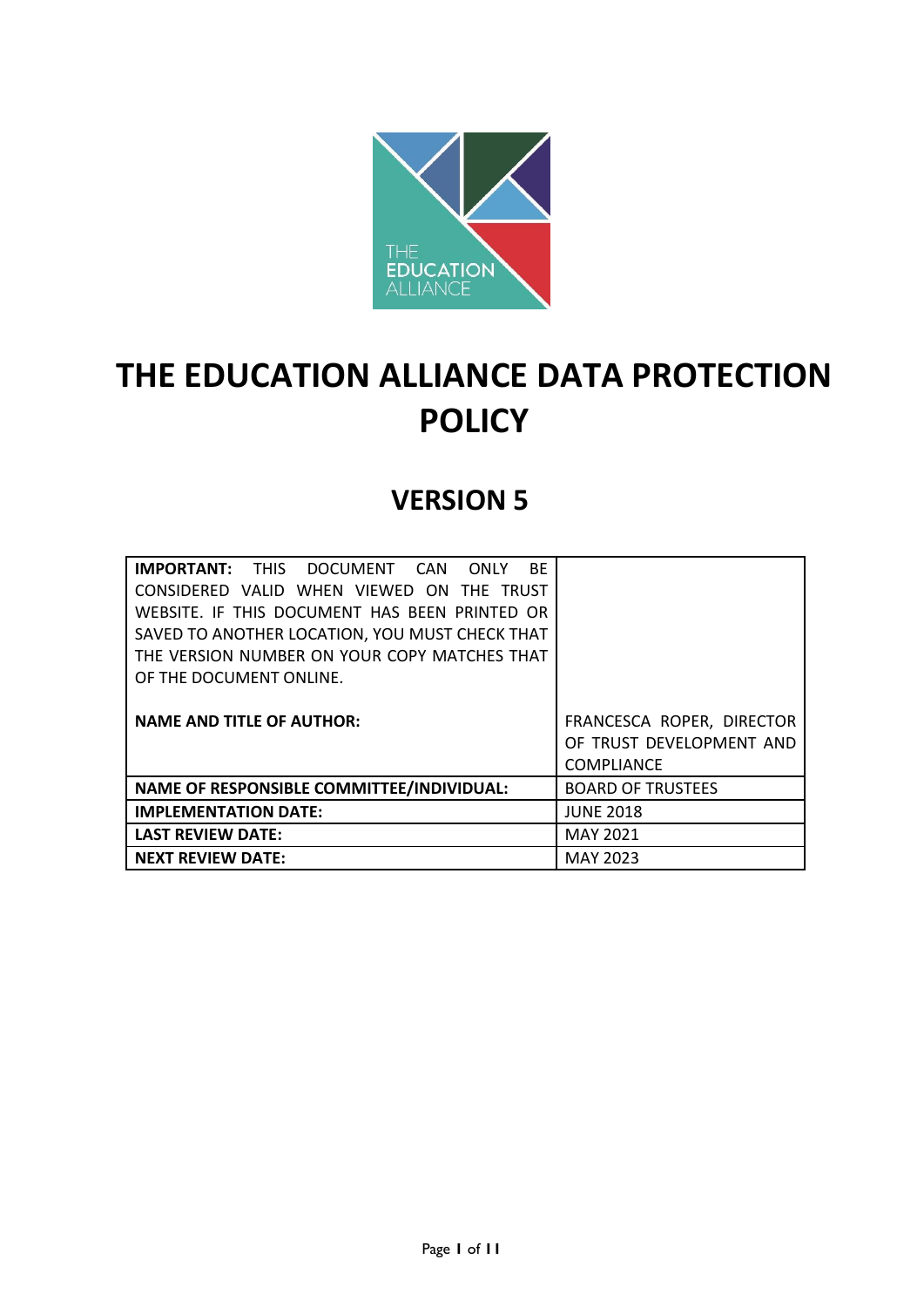# **POLICY STATEMENT**

We are here to make great schools and happier, stronger communities so that people have better lives. We do this by:

- Always doing what is right
- Trusting in each other and standing shoulder to shoulder
- Doing what we know makes the difference

Doing what is right means always acting with integrity, in the interests of others and being honest, open and transparent.

The Education Alliance (the Trust) understands its obligations under Data Protection legislation and ensure all employees adhere to the Act, minimising the risk of unintentional breaches.

#### **1. BACKGROUND**

The purpose of data protection legislation<sup>1</sup> is to protect the 'rights and freedoms' of natural persons (i.e. living individuals).

Data protection legislation applies to all data controllers that are established in the UK, who process the personal data of data subjects. It also applies to data controllers outside of the UK that process personal data in order to offer goods and services, or monitor the behaviour of data subjects who are resident in the UK.

The Information Commissioner oversees compliance and promotes good practice, regulating all organisations and individuals who process personal data. This Data Protection Policy applies to all personal data held by The Education Alliance. The policy aims to ensure those individuals' rights and freedoms are protected, preventing personal data being mistreated or used to deny access to services. The policy will be used to ensure that the personal data The Education Alliance holds is used fairly and lawfully, in line with data protection legislation.

This policy will be reviewed on a biennial basis to ensure that it reflects changes to existing legislation, and any new legislation.

#### **2. DEFINITIONS FOR THE PURPOSES OF THIS POLICY**

For the purposes of this policy, the following definitions are in relation to Data Protection.

Personal data – any information relating to an identified or identifiable natural person ('data subject'); an identifiable natural person is one who can be identified, directly or indirectly, in particular by reference to an identifier such as a name, an identification number, location data, an online identifier or to one or more factors specific to the physical, physiological, genetic, mental, economic, cultural or social identity of that natural person.

Special categories data – personal data revealing racial or ethnic origin, political opinions, religious or philosophical beliefs, or trade-union membership, and the processing of genetic data, biometric data for the purpose of uniquely identifying a natural person, data concerning health or data concerning a natural person's sex life or sexual orientation.

-

<sup>&</sup>lt;sup>1</sup> "The data protection legislation" means-

<sup>(</sup>i) the UK General Data Protection Legislation (UK GDPR) (ii) the Data Protection Act 2018 (DPA 2018) to the extent that it relates to processing of personal data and privacy; (iii) all applicable Law about the processing of personal data and privacy.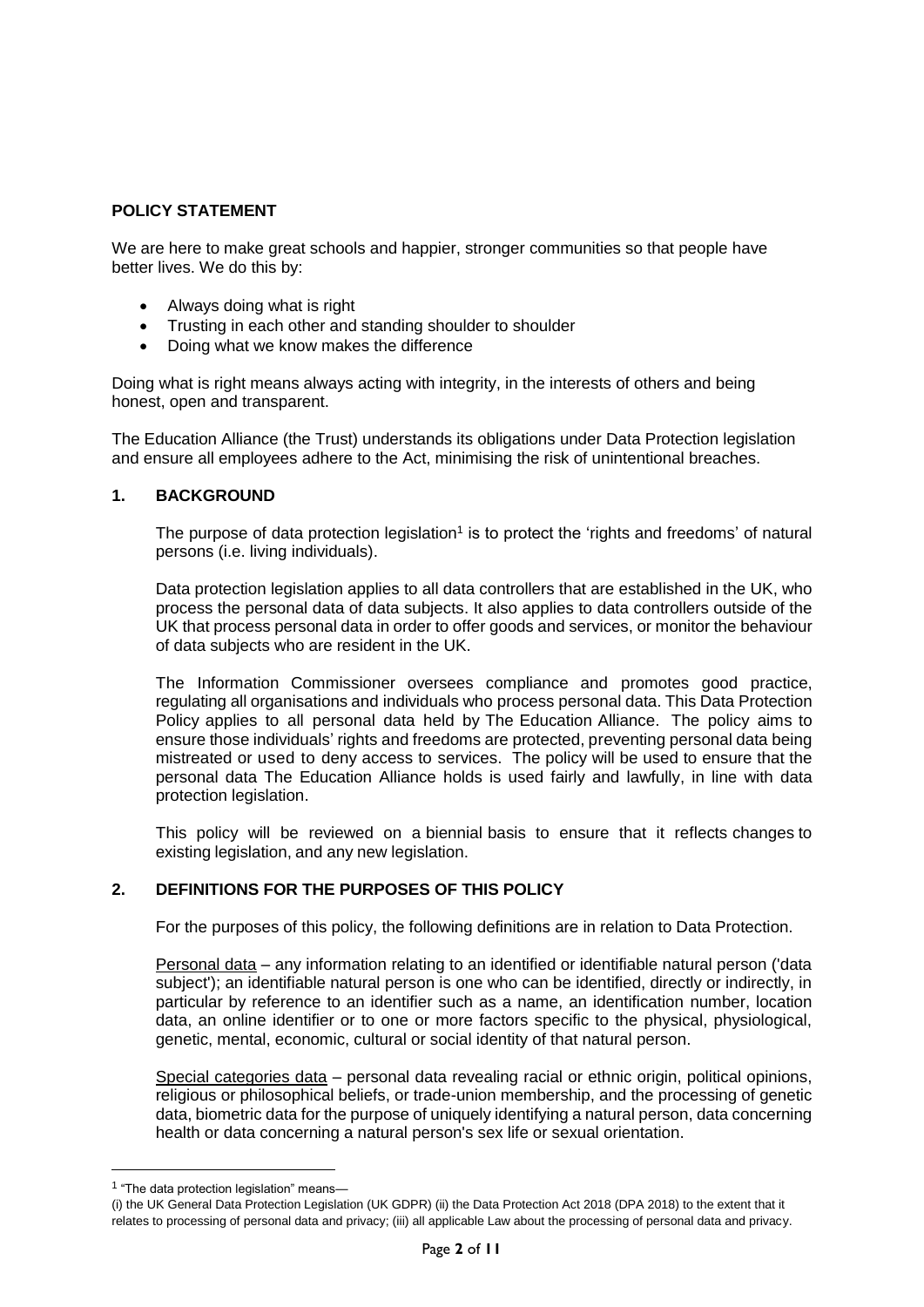Data controller – the natural or legal person, public authority, agency or other body which, alone or jointly with others, determines the purposes and means of the processing of personal data.

Data subject - any living individual who is the subject of personal data held by an organisation.

Processing – any operation or set of operations which is performed on personal data or on sets of personal data, whether or not by automated means, such as collection, recording, organisation, structuring, storage, adaptation or alteration, retrieval, consultation, use, disclosure by transmission, dissemination or otherwise making available, alignment or combination, restriction, erasure or destruction.

Profiling – is any form of automated processing of personal data intended to evaluate certain personal aspects relating to a natural person, or to analyse or predict that person's performance at work, economic situation, location, health, personal preferences, reliability, or behavior. This definition is linked to the right of the data subject to object to profiling and a right to be informed about the existence of profiling, of measures based on profiling and the envisaged effects of profiling on the individual.

Personal data breach (PDB) – a breach of security leading to the accidental, or unlawful, destruction, loss, alteration, unauthorised disclosure of, or access to, personal data transmitted, stored or otherwise processed. There is an obligation on the controller to report personal data breaches to the Information Commissioners Office (ICO) and where the breach is likely to adversely affect the personal data or privacy of the data subject.

Information Society Services - any service normally provided for remuneration, at a distance, by electronic means and at the individual request of a recipient of services.

Consent - in relation to the processing of personal data relating to an individual, means a freely given, specific, informed and unambiguous indication of the individual's wishes by which the individual, by a statement or by a clear affirmative action, signifies agreement to the processing of the personal data.

Third party – a natural or legal person, public authority, agency or body other than the data subject, controller, processor and persons who, under the direct authority of the controller or processor, are authorised to process personal data.

#### **3. POLICY STATEMENT**

In order to operate effectively, The Education Alliance has to process personal information about people with whom it works. These may include pupils, parents, current, past and prospective employees and suppliers. In addition, it is required by law to process information in order to comply with the requirements of central government.

The Education Alliance is committed to ensuring compliance with data protection legislation. The Education Alliance regards the lawful and correct treatment of personal information as essential to its successful operations and to maintaining confidence between The Education Alliance and those with whom it carries out business. The Education Alliance fully endorses the principles of data protection by design and default. To this end, The Education Alliance will ensure its Data Protection Officer is able to fulfil their tasks as defined in data protection legislation.

Third parties who have access to personal data will be expected to have read and understood this policy. No third party will be able to access personal data without being committed to having obligations no less onerous than The Education Alliance. The Education Alliance will make every effort to ensure data subjects can exercise their rights. Any breach of data protection legislation will be dealt with as a matter of urgency. If required, breaches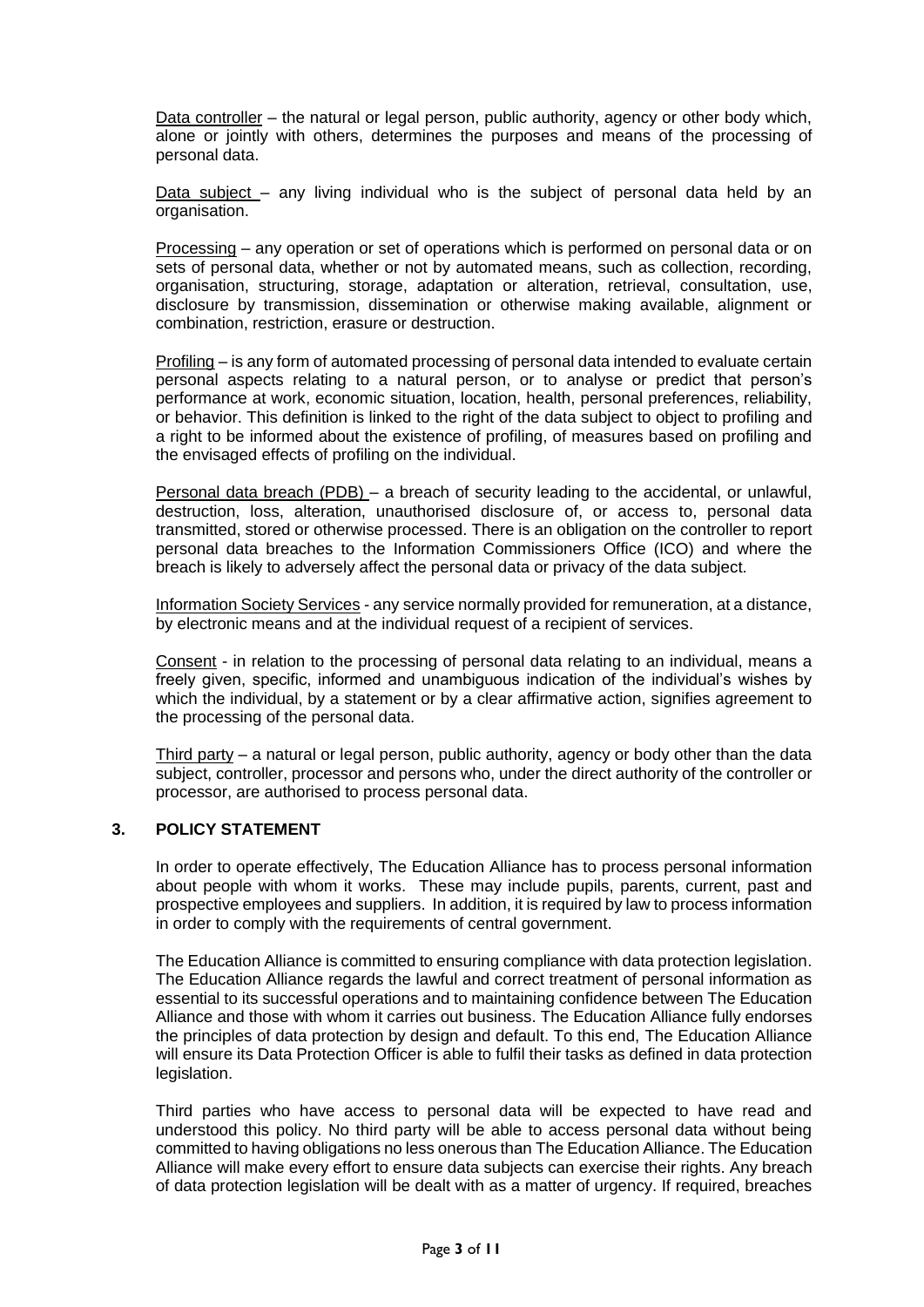will be reported to the appropriate authorities and dealt with as a criminal offence. The Education Alliance is committed to working with the ICO in all areas relating to personal data.

#### **4. CORPORATE REQUIREMENTS**

The Education Alliance is a data controller as defined by data protection legislation. It is the responsibility of the Board of Trustees to ensure compliance with Data Protection legislation. However, Head Teacher's within each school that make up the Trust, and the Director of the Yorkshire Wolds Teacher Training, are responsible for ensuring compliance within the day to day activities of their school/institution.

All those in managerial or supervisory roles throughout The Education Alliance are responsible for encouraging good information handling practices. Compliance with data protection legislation and this policy is the responsibility of all employees.

Employees are responsible for ensuring that any personal data about them and supplied by them is accurate and up-to-date. All employees who process personal data are responsible for their own compliance with data protection legislation and this policy. Failure to do so may result in disciplinary action which could lead to dismissal.

The Education Alliance appointed Data protection Officer (DPO) is accountable to The Executive Team and will ensure that the tasks outlined within data protection legislation are fulfilled. The DPO carries out their tasks for the following trust entities:

- The Education Alliance
- Driffield School and Sixth Form
- Hunsley Primary School
- Malet Lambert School
- North Cave C of E Primary School
- South Hunsley School and Sixth Form College
- South Hunsley Sports
- The Snaith School
- Wolds Teaching School Alliance
- Yorkshire Wolds Teacher Training

The first point of contact for data protection matters is [DPO@theeducationalliance.org.uk](mailto:DPO@theeducationalliance.org.uk) Data Protection Officer The Education Alliance East Dale Road Melton HU14 3HS

However, anyone has the right to speak to the DPO about their tasks.

#### **5. POLICY DEVELOPMENT INCLUDING CONSULTATION**

The following people and groups were consulted in development of this policy:

East Riding of Yorkshire Council (as part of a traded service) The Education Alliance Executive Team

#### **6. LINKS WITH OTHER POLICIES AND STRATEGIES**

This policy links to other The Education Alliance Documents:

- ICT Acceptable Use Policy
- Freedom of Information Policy
- **CCTV Policy**
- Disciplinary Policy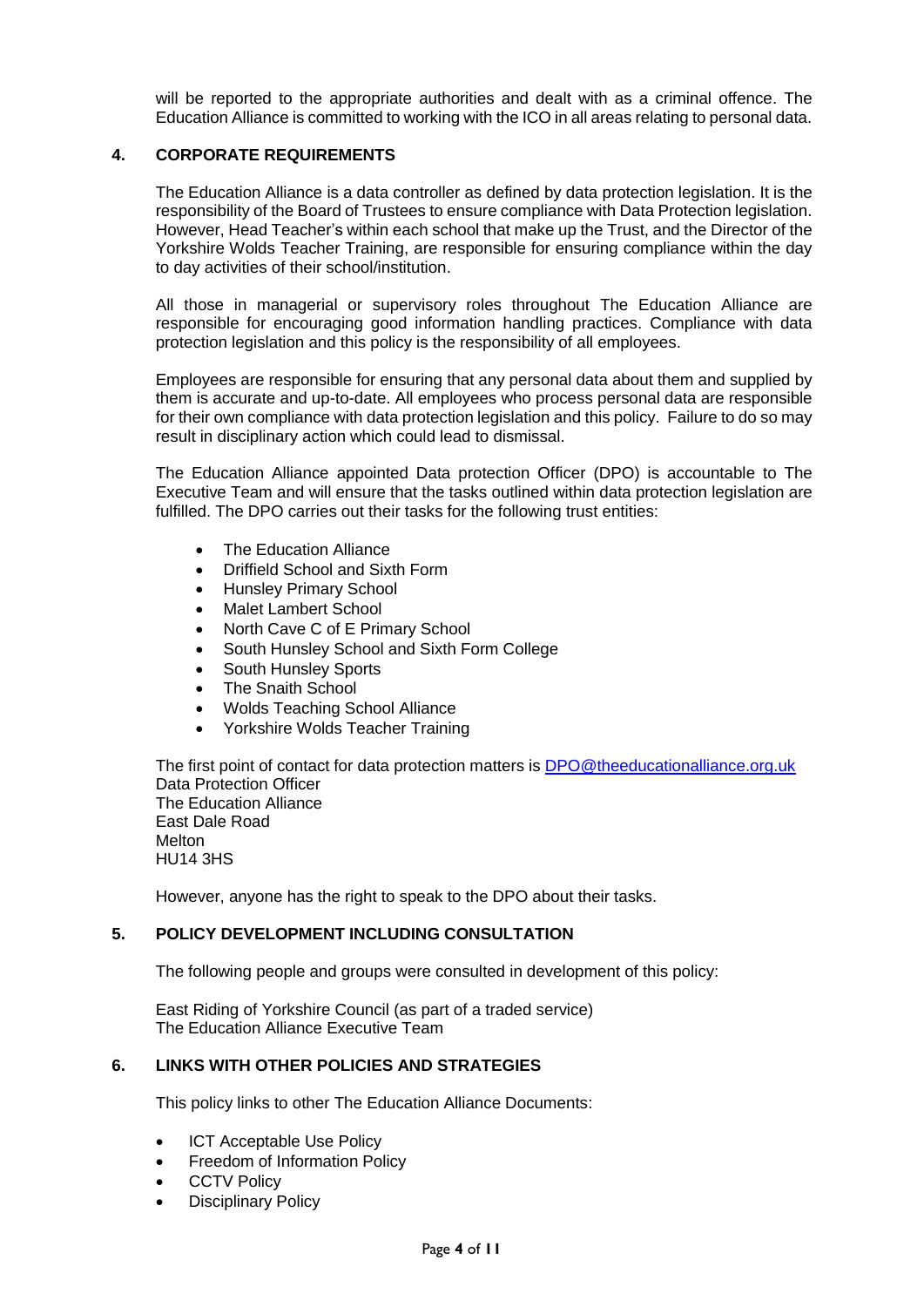- Complaints Procedure
- Whistleblowing Policy

# **7. DATA PROTECTION PRINCIPLES**

All processing of personal data must be conducted in accordance with data protection principles. The Education Alliances' policies and procedures are designed to ensure compliance with these principles.

#### 1. Personal data must be processed lawfully, fairly and transparently

**Lawful** – identify a lawful basis before you can process personal data. These are often referred to as the "conditions for processing", and listed in the data protection legislation.

**Fairly** – in order for processing to be fair, the data controller has to make certain information available to the data subjects as practicable. This applies whether the personal data was obtained directly from the data subjects or from other sources.

**Transparently** – data protection legislation includes rules on giving privacy information to data subjects. These are detailed and specific, placing an emphasis on making privacy notices understandable and accessible. Information must be communicated to the data subject in an intelligible form using clear and plain language.

#### 2. Personal data can only be collected for specific, explicit and legitimate purposes

Data obtained for specified purposes must not be used for a purpose that differs from those formally notified to the ICO, outlined on The Education Alliance records of processing or in line with this Policy.

#### 3. Personal data must be adequate, relevant and limited to what is necessary for processing

The Education Alliance does not collect information that is not strictly necessary for the purpose for which it is obtained. All data collection forms (electronic or paper-based), including data collection requirements in new information systems, must be include a privacy statement. The DPO will ensure that, on a regular basis all data collection methods are reviewed to ensure that collected data continues to be adequate, relevant and not excessive.

#### 4. Personal data must be accurate and kept up to date with every effort to erase or rectify without delay

Data that is stored by The Education Alliance must be reviewed and updated as necessary. No data should be kept unless it is reasonable to assume that it is accurate. The DPO is responsible for ensuring that all staff are trained in the importance of collecting accurate data and maintaining it.

It is the responsibility of the data subject to ensure that data held by The Education Alliance is accurate and up to date. Pupils, parents, employees and suppliers should be required to notify The Education Alliance of any changes in circumstance to enable personal records to be updated accordingly. Processes will be in place to allow for the updating of records. It is the responsibility of The Education Alliance to ensure that any notification regarding change of circumstances is recorded and acted upon.

The DPO is responsible for ensuring that appropriate procedures and policies are in place to keep personal data accurate and up to date. On a regular basis the DPO will review these processes and retention dates for personal data processed by The Education Alliance.

The DPO is responsible for making appropriate arrangements so that, third-party organisations that may have been passed inaccurate or out-of-date personal data are informed, ensuring it is not used to inform decisions about the individuals concerned.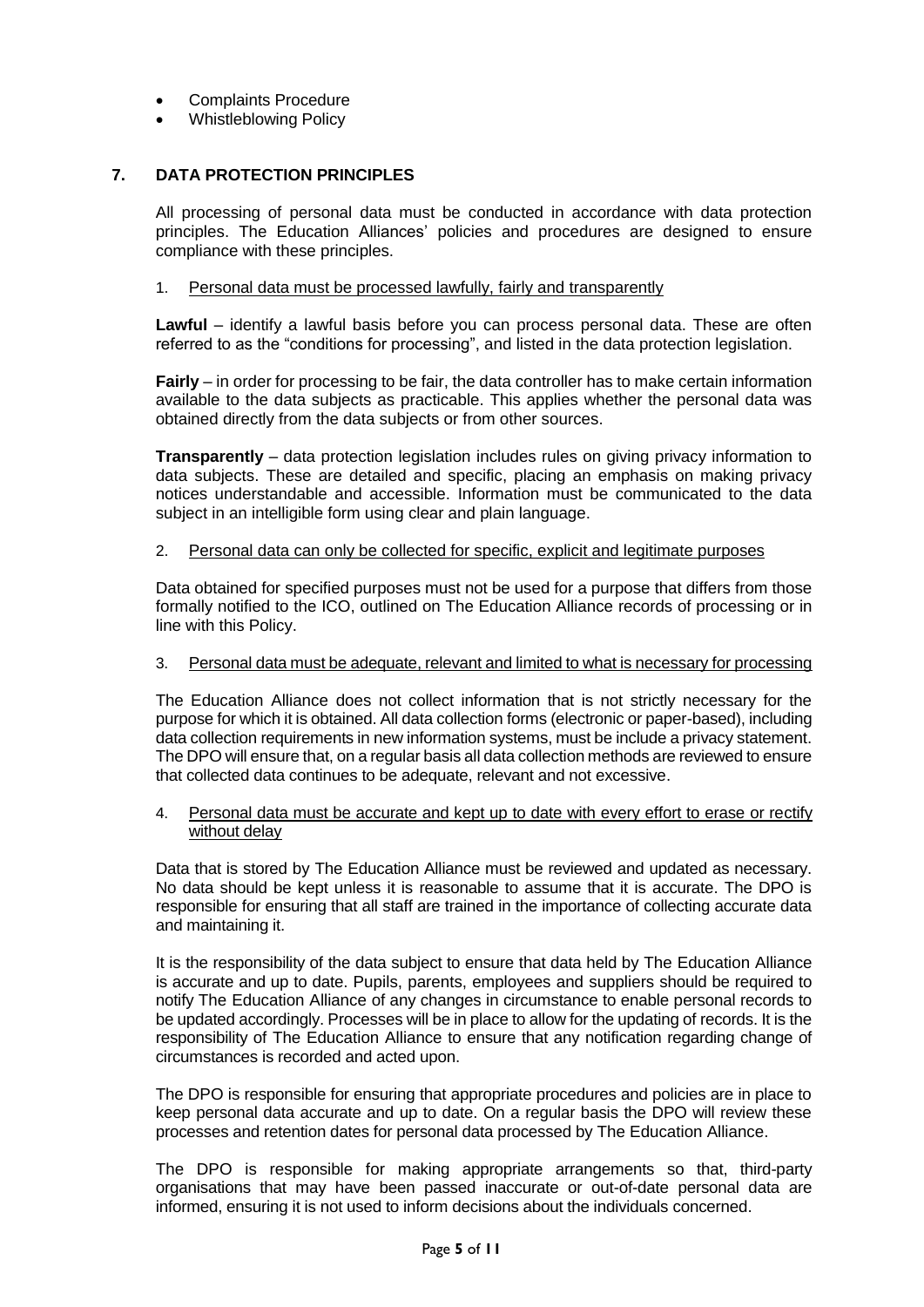#### 5. Personal data must be kept in a form such that the data subject can be identified only as long as is necessary for processing.

Where possible, personal data will be minimised, encrypted or pseudonymised in order to protect the identity of the data subject in the event of a data breach.

Personal data will be retained in line with The Education Alliance Retention Schedule and, once its retention date is passed, it must be securely destroyed. Any data retention that exceeds the retention period must be approved by the Director of Trust Development and Compliance. They must ensure that the justification is clearly identified and in line with the requirements of data protection legislation.

#### 6. Personal data must be processed in a manner that ensures the appropriate security

The Education Alliance will carry out risk assessments taking into account state of the art technical measures, the costs of implementation and the risk/likelihood to individuals if a security breach occurs, the effect of any security breach on The Education Alliance itself, and any likely reputational damage including the possible loss of customer trust.

Both The Education Alliance (as controller) and its processors shall implement appropriate technical and organisational measures to ensure a level of security appropriate to the risk, including where appropriate:

- the pseudonymisation and encryption of personal data;
- the ability to ensure the ongoing confidentiality, integrity, availability and resilience of processing systems and services;
- the ability to restore the availability and access to personal data in a timely manner in the event of a physical or technical incident;
- a process for regularly testing, assessing and evaluating the effectiveness of technical and organisational measures for ensuring the security of the processing.

The policies and strategies identified in Section 6 of this Policy (6. Links with other Policies and Strategies) must also be considered.

7. The controller must be able to demonstrate compliance with the UK GDPR's other principles (accountability)

Data protection legislation includes provisions that promote accountability and governance. These complement the transparency requirements. This accountability additional principle requires The Education Alliance to demonstrate that it complies with the principles and states explicitly that this is The Education Alliance responsibility.

The Education Alliance demonstrates this compliance through this policy, its appropriate policy document, adhering to codes of conduct, implementing technical and organisational measures, as well as adopting techniques such as data protection by design, and establishing formal procedures in relation to data protection.

#### **8. DATA SUBJECTS' RIGHTS**

Data subjects have the following rights regarding data processing, and the data that is recorded about them:

- To make subject access requests regarding the nature of information held and to whom it has been disclosed.
- To prevent processing likely to cause damage or distress.
- To prevent processing for purposes of direct marketing.
- To be informed about the mechanics of automated decision-taking process that will significantly affect them.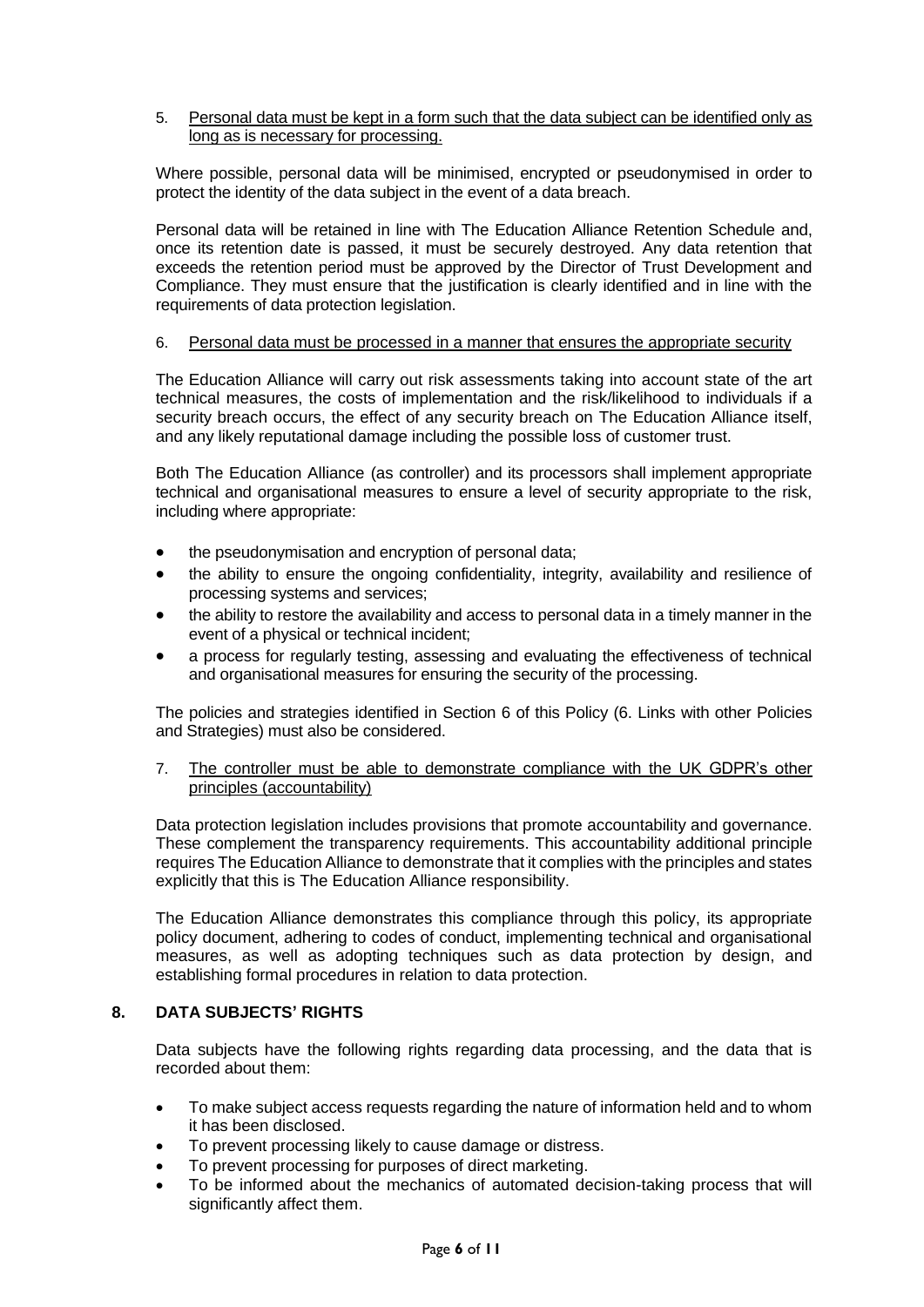- To not have significant decisions that will affect them taken solely by automated process.
- To take action to rectify, block, erase, including the right to be forgotten, or destroy inaccurate data.
- To request the ICO assess whether any provision of the data protection legislation has been contravened.
- To have personal data provided to them in a structured, commonly used and machinereadable format, and the right to have that data transmitted to another controller (ported).
- To object to any automated profiling that is occurring without consent.

The Education Alliance makes every effort to ensure that data subjects may exercise these rights. A data subject may make a request as described in the Subject Access Request Procedure. These requests are under normal circumstances free of charge and will be dealt with in one month (although they can be extended by two months in some circumstances).

The Education Alliance, as an academy trust, the rights to access under Education Regulations (The Education (Pupil Information) (England) Regulations 2006) do not apply.

Personal data must not be disclosed about a third party except in accordance with data protection legislation. If it appears absolutely necessary to disclose information about a third party, advice should be sought from the DPO.

Data subjects also have the right to complain to The Education Alliance in relation to the processing of their personal data, the handling of a request from a data subject and appeals from a data subject on how complaints have been handled. This will be done in line with The Education Alliance Complaints Procedure.

#### **9. DISCLOSURE OF DATA**

The Education Alliance ensures that personal data is not disclosed to unauthorised third parties which includes family members, friends, suppliers, government bodies and other public sector organisations. All employees should exercise caution when asked to disclose personal data held on another individual to a third party.

All requests to provide data must be supported by the appropriate documentation. Data protection legislation permits disclosures for a number of reasons without consent, these include:

- to safeguard national security;
- prevention or detection of crime including the apprehension or prosecution of offenders;
- assessment or collection of tax duty;
- discharge of regulatory functions (includes health, safety and welfare of persons at work);
- to prevent serious harm to a third party; and
- to protect the vital interests of the individual, this refers to life and death situations.

It is the responsibility of employees to ensure that they have the authority to share information and that the recipient is authorised to receive such information. Failure to do so could lead to action under The Education Alliance disciplinary procedure (and, in exceptional circumstances, criminal charges). The Education Alliance has a framework in place to facilitate information sharing, the Humber Information Sharing Charter.

Advice should always be sought from the DPO if there is any uncertainty around the disclosure of information.

#### **10. DATA TRANSFERS**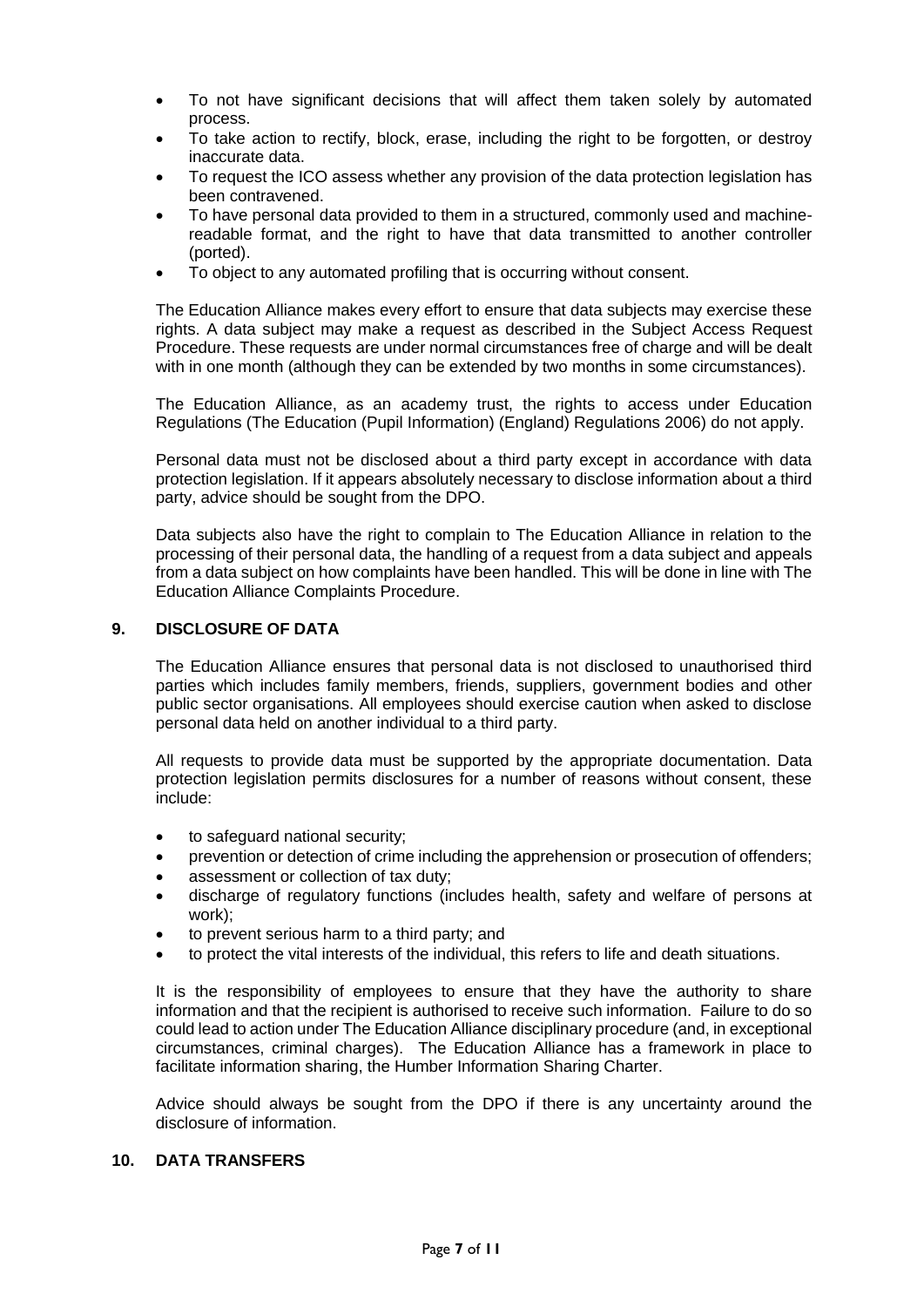Exports of data to countries outside of the UK (referred to in the UK GDPR as 'third countries') can only take place if an appropriate 'level of protection for the fundamental rights of the data subjects' are in place.

This means the transfer of personal data outside of the UK should only take place if one or more of the specified safeguards, or exceptions, apply:

- An adequacy decision.
- Binding corporate rules.
- Model contract clauses.
- Legally binding and enforceable instrument between public authorities or bodies.

Exceptions, in the absence of the above a transfer of personal data to a third country or international organisation, shall only take place on one of the following conditions:

- the data subject has explicitly consented to the proposed transfer, after having been informed of the possible risks of such transfers for the data subject due to the absence of an adequacy decision and appropriate safeguards;
- the transfer is necessary for the performance of a contract between the data subject and the data controller or the implementation of pre-contractual measures taken at the data subject's request;
- the transfer is necessary for the conclusion or performance of a contract concluded in the interest of the data subject between the data controller and another natural or legal person;
- the transfer is necessary for important reasons of public interest;
- the transfer is necessary for the establishment, exercise or defence of legal claims; and/or
- the transfer is necessary in order to protect the vital interests of the data subject or of other persons, where the data subject is physically or legally incapable of giving consent.

# **11. CONSENT**

The Education Alliance understands 'consent' to mean that the data subject has been fully informed of the intended processing and has signified their agreement, while in a fit state of mind to do so and without pressure being exerted upon them. Consent obtained under duress or on the basis of misleading information will not be valid.

There must be some active communication between the parties to demonstrate active consent. Consent cannot be inferred from non-response to a communication. The data controller must be able to demonstrate that consent was obtained for the processing operation. For special categories data, explicit written consent of data subjects must be obtained unless an alternative legitimate basis for processing exists.

Where The Education Alliance provides information society services to children, parental or custodial authorisation must be obtained. This requirement applies to children under the age of 13.

Whether or not a photograph needs to be protected or falls under data protection legislation can be open to interpretation and the quality of the photograph. However, the school takes this matter extremely seriously and seeks to obtain parents' consent for the use of photographs outside the school and, in particular, to record their wishes if they do not want photographs to be taken of their children.

#### **12. PROCESSORS AND CONTRACTS**

The Education Alliance will ensure that any processor it engages have a written contract or agreement in place. This is important so both parties understand their responsibilities and liabilities. Processors must only ever act on documented instructions. To be compliant with data protection legislation contracts must include specific items.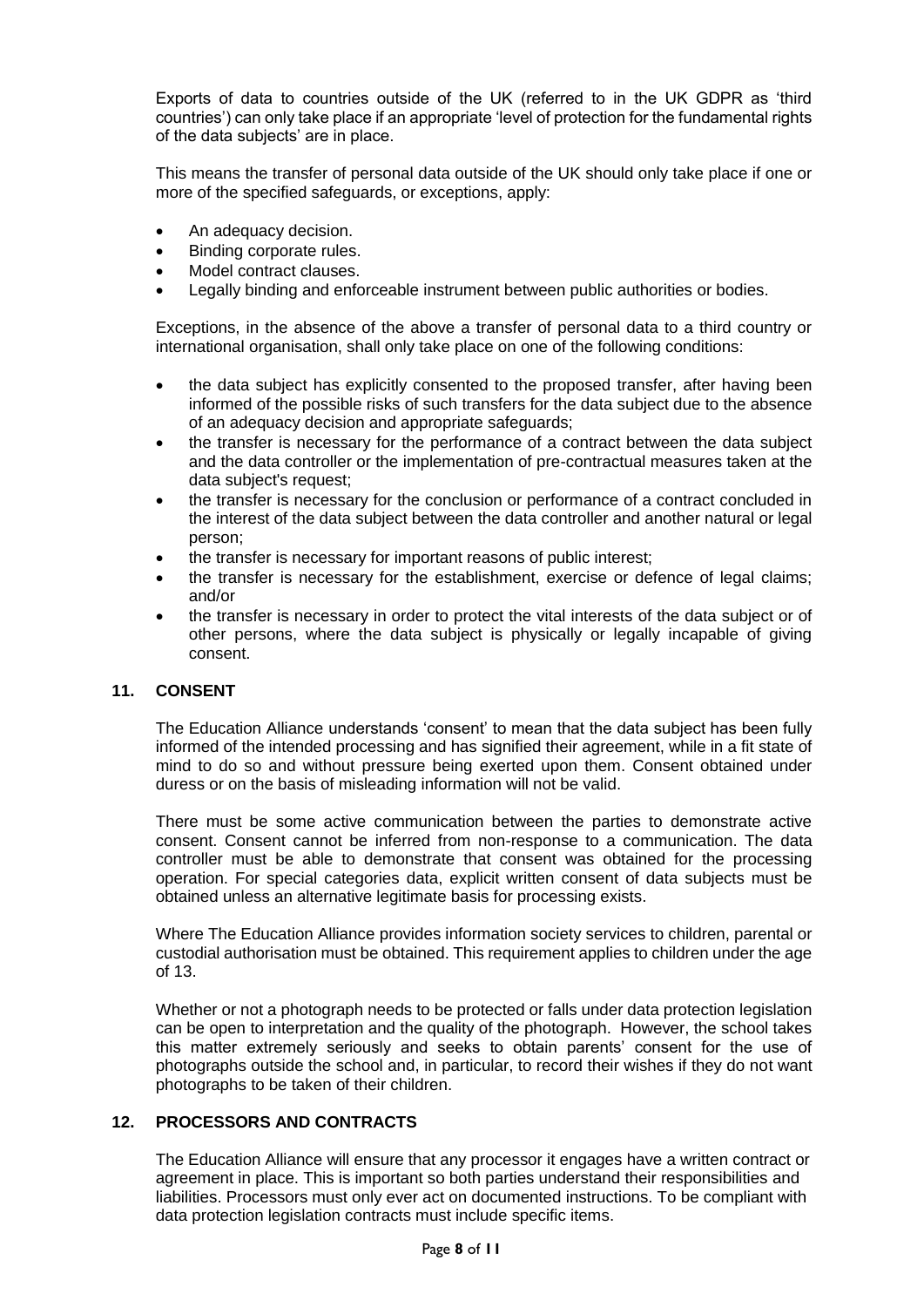# **13. RETENTION AND DISPOSAL OF DATA**

The Education Alliance will not keep personal data in a form that permits identification of data subjects for longer than is necessary, in relation to the purpose(s) for which it was originally collected. It may store data for longer periods if the personal data will be processed solely for archiving purposes in the public interest, scientific or historical research purposes or statistical purposes, subject to the implementation of appropriate technical and organisational measures to safeguard the rights and freedoms of the data subject.

The retention period for each category of personal data will be set out in The Education Alliance retention schedules.

Appropriate procedures must be followed when disposing of personal information. The Education Alliance will ensure that secure disposal methods are available to staff.

#### **14. RECORDS OF PROCESSING**

The Education Alliance has established records of processing activity to compliment the School's information asset register (IAR) which help determine the flow of data through the organisation. The Education Alliance is aware of any risks associated with the processing of particular types of personal data and the level of risk to individuals associated with the processing of their personal data.

#### **15. IMPACT ASSESSMENTS**

The Education Alliance will implement technical and organisational measures to ensure that by default, personal data is processed were necessary. Data protection impact assessments (DPIAs) will be carried out in relation to the processing of personal data, and in relation to processing undertaken by other organisations on behalf of The Education Alliance.

Where a type of processing, in particular using new technologies and taking into account the nature, scope, context and purposes of the processing, presents a risk to the rights and freedoms of an individual, The Education Alliance, prior to the processing, will carry out a DPIA. A single DPIA may address a set of similar processing operations that present similar high risks.

Where, as a result of a DPIA, it is clear that The Education Alliance is about to commence processing of personal data that could cause damage and/or distress to the data subjects, or is deemed high risk (including to the reputation of The Education Alliance), the DPIA must be escalated for review to the DPO. The DPO shall, if there are significant concerns, either as to the potential damage or distress, or the quantity of data concerned, escalate the matter to the ICO.

#### **16. INCIDENTS AND BREACHES**

The Education Alliance will always treat any data protection incident/breach as a serious issue. In the event of a breach, or suspected breach (incident), the DPO must be informed immediately.

An investigation will take place in line with the procedures for The Education Alliance in the Data Protection Breach Process. This includes Human Resources to ensure any disciplinary action is taken if deemed appropriate and Legal Services. The point of contact for the ICO is the DPO.

The Education Alliance has an obligation to report certain data protection breaches to the ICO within 72 hours of The Education Alliance being made aware. The DPO will notify the ICO following an assessment of the breach. If required the DPO will also arrange for the affected data subjects to be notified. Any data processors The Education Alliance is working with are also required to report data protection breaches to the ICO, as well as cooperate with the ICO to resolve the issue. Data processors must also notify The Education Alliance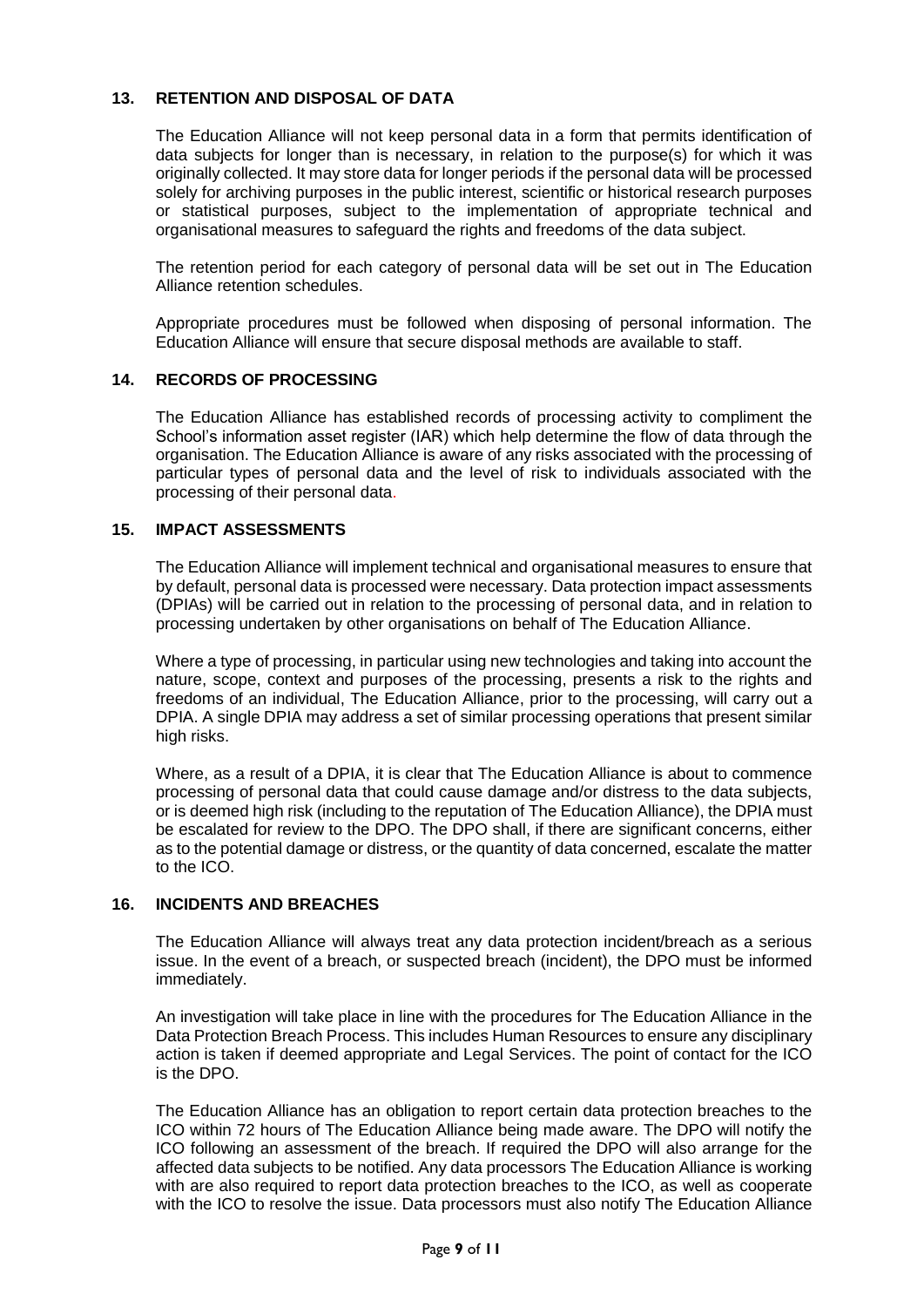of any breach which affects The Education Alliance's personal information, within the 72 hour window.

The ICO has the authority to sanction significant financial penalties of up to £17.5 million or 4% of global turnover. Data processors also hold liability for data protection breaches.

The Education Alliance recognises data subjects' right to compensation if they have suffered material or non-material damage as a result of an infringement of data protection legislation. Any claim for compensation will be dealt with through The Education Alliance's normal procedures.

#### **17. TRAINING**

It is The Education Alliance policy that all employees and processors who have access to personal data receive the appropriate training, in order to comply with data protection legislation. The Education Alliance will accordingly ensure that data protection training is available for all staff.

Training in data protection matters should be provided to all staff who have access to personal data, and mandatory refresher training should be undertaken at intervals thereafter to maintain awareness. The Director of Trust Development and Compliance is responsible for ensuring appropriate training has been undertaken, including for temporary or contracted staff across the trust.

Data protection training is a crucial element of staff awareness. All individuals need to be aware of their obligations relating to any personal data they process as part of their duties. Failure to adhere to this policy can result in serious misconduct and lead to the prosecution of employees.

#### **18. RISK MANAGEMENT**

As part of The Education Alliance approach to risk management, there are supporting procedures, which must be adhered to by all staff:

- Appropriate Policy Document
- Data Protection Request Procedure
- Data Protection Breach Procedure
- Data Protection Impact Assessment Procedure
- Redaction Guidance
- Clear Desk and Screen Guidance
- Privacy Notices

#### **19. OUTCOMES AND IMPACTS**

- Prevent the inappropriate use of personal data held by The Education Alliance.
- Ensure employees are aware of their responsibilities for handling personal data and that failure to do so could result in disciplinary proceedings and in some cases criminal proceedings.
- Ensure services and employees know who to contact for advice.
- Training requirements are identified and staff have the required level of data protection knowledge.
- Uphold data subjects' rights.
- Data processors working on behalf of The Education Alliance are aware of their responsibilities and handle personal data in accordance with this policy.
- The Education Alliance has an appointed DPO and his duties are defined.
- The Education Alliance is compliant with data protection legislation.